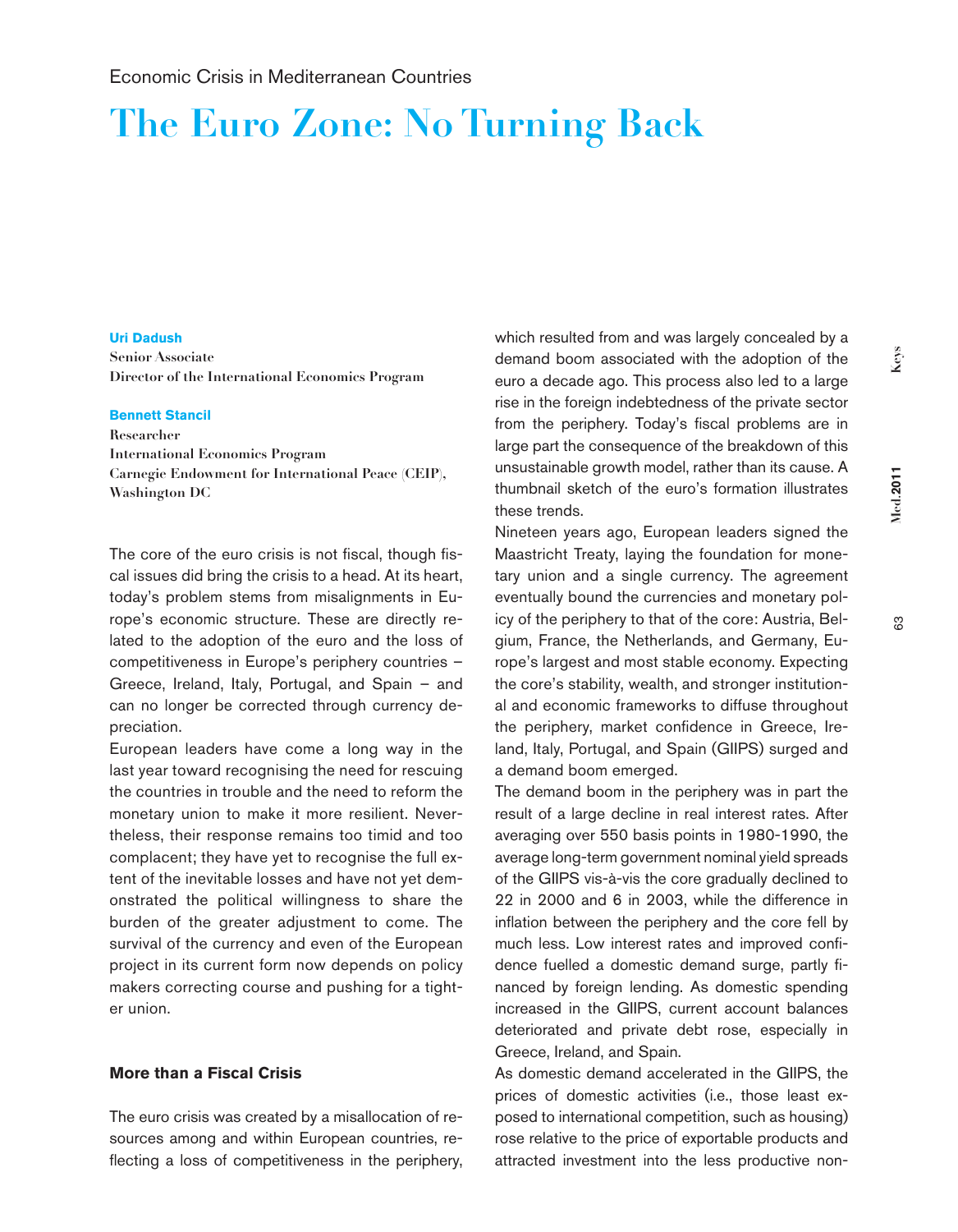

tradable sectors. Consequently, the GIIPS' economies realigned away from manufacturing and industry toward services and construction: from 1997 to 2007, 4 percentage points of GIIPS' GDP shifted from industry to financial services, real estate, and business services – over twice the shift in the core.

**European Central Bank interest rates became too low for the periphery, fuelling construction bubbles in Greece, Spain and Ireland, as well as an unprecedented banking expansion in the latter**

Over the same period, per capita employee compensation rose by an average annual rate of 5.9% in the GIIPS, despite annual rises in productivity of just 1.3%. The difference in the core was much smaller. As a result, unit labour costs rose by 32% in the GIIPS from 1997 to 2007, compared to 12% in the core. Reunified Germany's remarkable transformation into the world's largest exporter underpinned these developments. Defying the trend in nearly all other advanced countries, including the United States and Japan, German exports as a share of GDP rose by 19 percentage points from 1997 to 2007, compared to an average rise of just 2.6 points in the periphery. Consequently, current account balance diverged sharply, as shown in chart 3.

One result was a dramatic decline in competitiveness in the GIIPS against other advanced countries. The loss was particularly severe relative to countries outside of the euro zone, which saw labour costs increase only moderately and whose labour costs in euros benefited from the euro's nearly 50% appreciation against the dollar from 2000 to 2007. This appreciation largely reflected the sharp increases in productivity in Germany and other parts of the core that the periphery was unable to match. The result was seen in the large rise in the real effective exchange rates of the periphery. The euro zone's single monetary policy exacerbated these problems. During the boom, European Central Bank (ECB) interest rates became too low for the periphery, fuelling construction bubbles in Greece, Spain and Ireland, as well as an unprecedented banking expansion in the latter. An OECD study estimates, for example, that policy interest rates over 2001–2006 were approximately 50 basis points too high for Germany but 300 to 400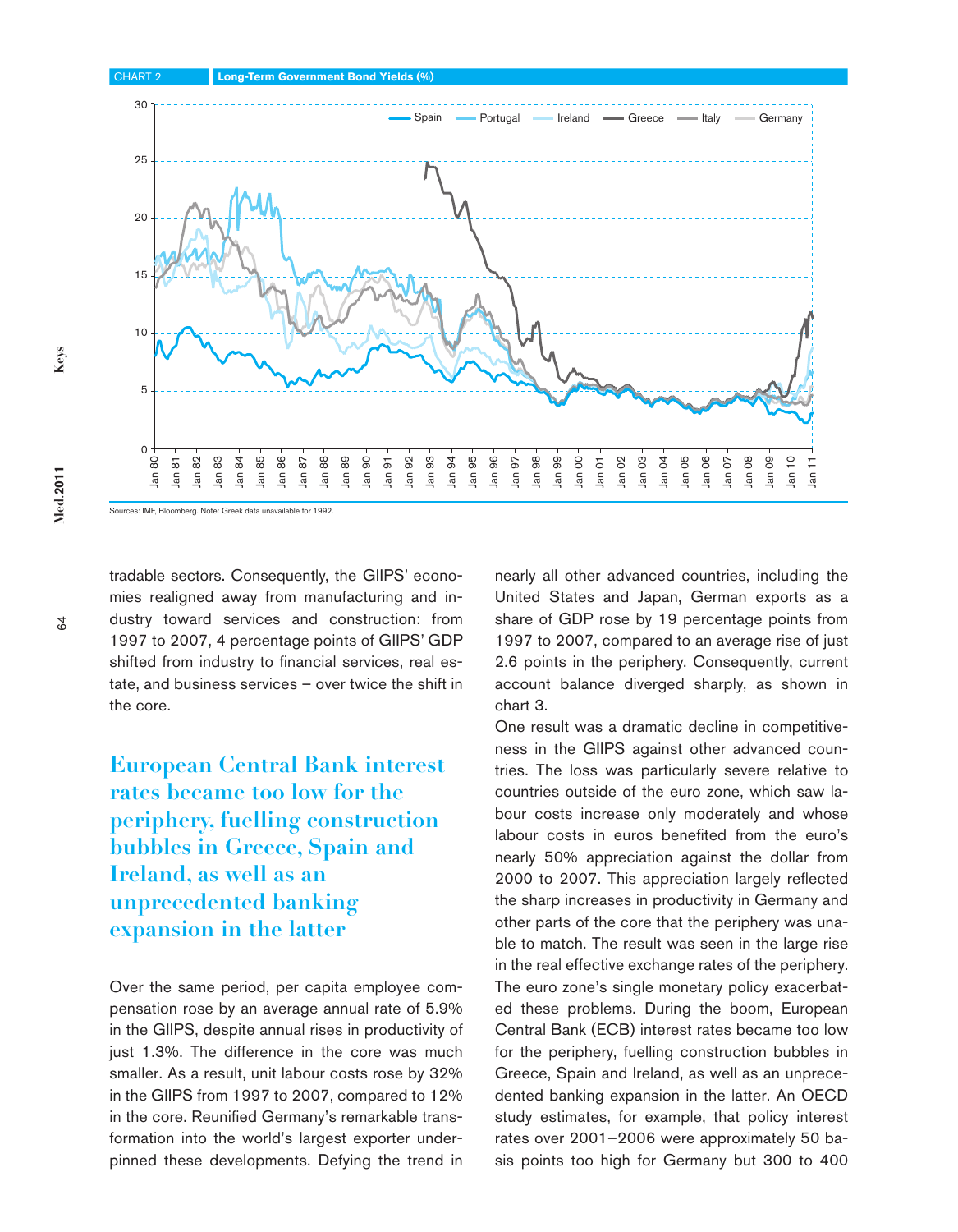





basis points too low for Spain, Greece and Ireland.<sup>1</sup>

Governments in the periphery failed to recognise that the revenue increases from the boom and the decline in public borrowing costs were windfall gains associated to adopting the euro. Consequently, government spending accelerated rapidly. From 1997 to 2007, public spending per person rose by an average of 76%, compared to a rise of 34% in the core.

<sup>1</sup> Ahrend, Rudiger; Cournède, Boris and Price, Robert, "Monetary Policy, Market Excesses and Financial Turmoil," *OECD Economics Department Working Papers*. March 10, 2008.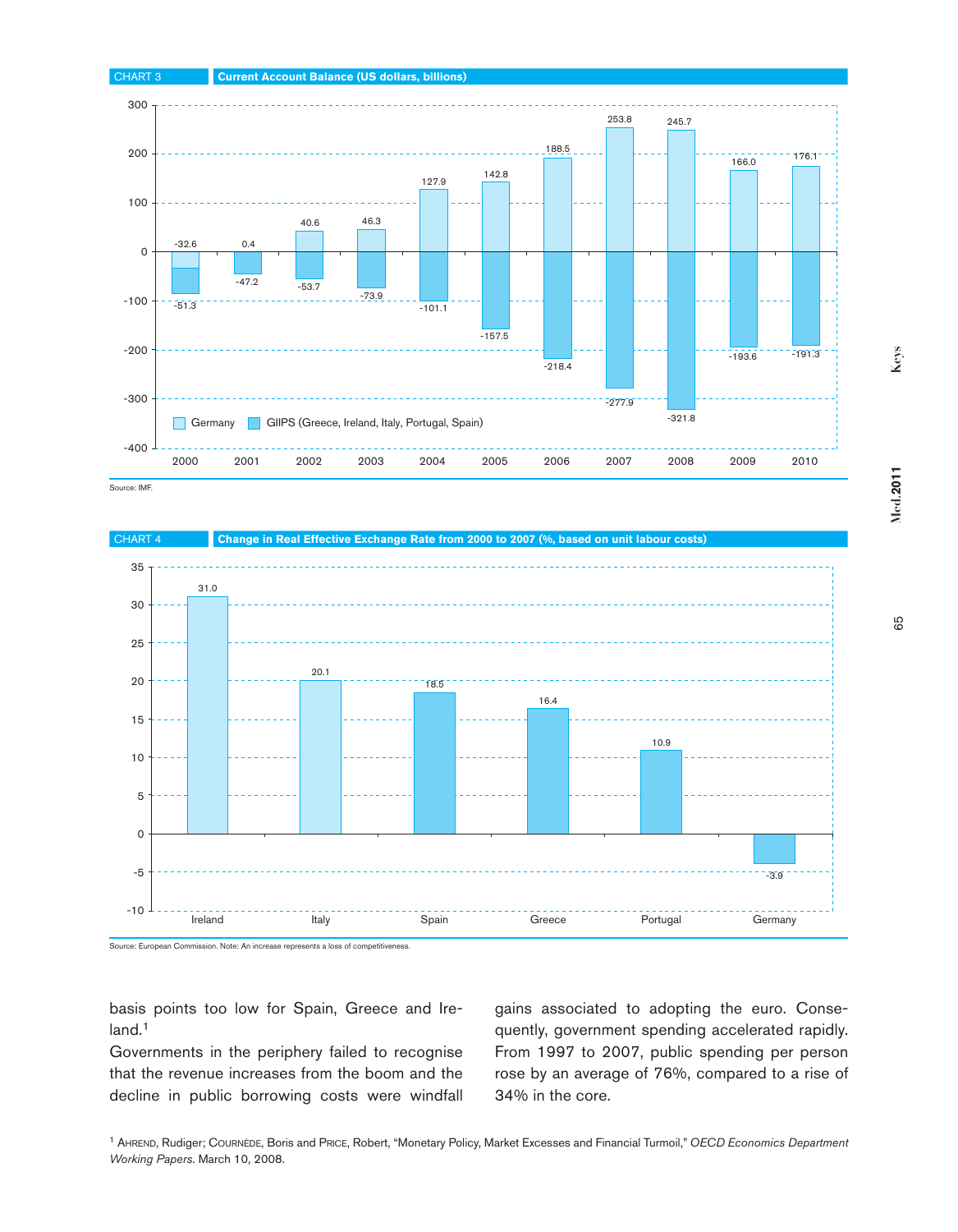#### **CHRONOLOGY OF EU DECISIONS IN RESPONSE TO THE CRISIS**

**2 May 2010: Joint Statement on Greece by EU Commissioner Rehn and the Managing Director of the International Monetary Fund (IMF)**

The members of the Eurozone commit to a program of 80 billion euros while the IMF is to provide 30 billion dollars over three years through bilateral loans, following Greece's presentation of its corrective measures. The first disbursement will be effected as of 19 May, under the conditions set by the Eurogroup on 11 April, in order to effect repayment of a debt of 9 billion euros. The amount paid out in 2010 could reach 30 billion euros.

## **8 May 2010: Summit of Heads of State and Government of the Eurozone**

This meeting is to finalize procedures for the implementation of support measures for Greece, which total 110 billion euros. In view of the crisis, the heads of government of Member States stress the need to accelerate the consolidation and reorganization of public finances, as well as the need for formally complying with the recommendations contained in the Stability and Growth Pact (SGP), creating a European Stabilization Mechanism (ESM), strengthening governance in the Eurozone and regulating the financial market. The European Council addresses these issues on 17 and 18 June 2010 and discusses the proposals put forth by the European Commission.

## **4 August 2010: European Financial Stability Facility (EFSF) Becomes Operational**

As established in the agreement of 7 June, 2010 entered into between the Member States of the Eurozone, the securitization fund is henceforth authorized to issue bonds in order to preserve financial stability in Europe by providing financial assistance to states in the Eurozone experiencing economic difficulties.

## **28 November 2010: Agreement on a Future European Stabilization Mechanism (ESM) to Assist Member States Experiencing Financial Difficulties**

Eurozone finance ministers agree to replace the current EFSF by an ESM in 2013. Council President Herman Van Rompuy submits this agreement to the European Council in December 2010 to discuss an amendment to the Treaty.

The ESM will be the guarantor of financial stability in the euro area and will be based on the current structure of EFSF while supplementing it in terms of economic surveillance.

Private sector participation will be decided on a case by case basis, as per current IMF practices.

## **7 December 2010: European Council Approves Aid Measures to Ireland**

The European Council decides to grant EU financial assistance to Ireland on the basis of a programme negotiated with the Irish authorities, the European Commission and the IMF in collaboration with the European Central Bank (ECB). A loan of up to 22.5 billion euros

will be made available, with a maximum average maturity of seven and a half years.

## **16-17 December 2010: Agreement of the European Council on a Future ESM, to Become Operational in 2013**

Heads of State and Government agree on the general features of the ESM, as well as on a draft amendment to the Treaty necessary for its implementation. The latter must obtain the approval of all EU Member States, in accordance with their constitutional obligations, before it can enter into effect.

The ESM will be activated only by unanimous agreement of the countries and subject to strict conditionality in cases where the stability of the euro area would be jeopardized.

## **1 January 2011: Three New European Authorities: the European Banking Authority (EBA), the European Insurance and Occupational Pensions Authority (EIOPA) and the European Securities and Markets Authority (ESMA)**

Together with the European Systemic Risk Board, these three authorities, also known as the European Supervisory Authorities, have begun operating as part of the new European System of Financial Supervisors (ESFS), created in 2010 to address shortcomings in financial supervision.

The EBA is the successor to the Committee of European Banking Supervisors. Its mission is to contribute to the stability and efficiency of the financial system in the short, medium and long terms.

The EIOPA, in turn, ensures financial stability, transparency of financial markets and products, and the protection of insurance policyholders and members or beneficiaries of pensions.

The ESMA replaces the Committee of European Securities Regulators.

#### **11 March 2011: Eurozone Summit and Agreement on the ESM**

Country representatives endow the ESM with a response capacity of 500 billion euros. The ESM will be empowered to grant loans or purchase primary debt of Member States provided that the beneficiary states commit to take specific measures that will condition loan granting or intervention in the primary debt market (i.e. in recently issued debt securities).

ESM loans will enjoy "preferred creditor status, which will be lower only to that of the IMF."

Insolvent countries will have to negotiate a comprehensive restructuring plan with their private creditors in the context of collective action clauses (CAC) in order to return to debt sustainability.

## **17 March 2011: Aid to Romania and Ireland: The European Commission Issues a 4.6 Billion Euro Bond with a 7-Year Maturity**

Ireland will receive 3.4 billion euros from the EFSF to finance its aid plan and Romania will receive 1.2 billion euros in loans through the Balance of Payments Facility.

**Med.2011**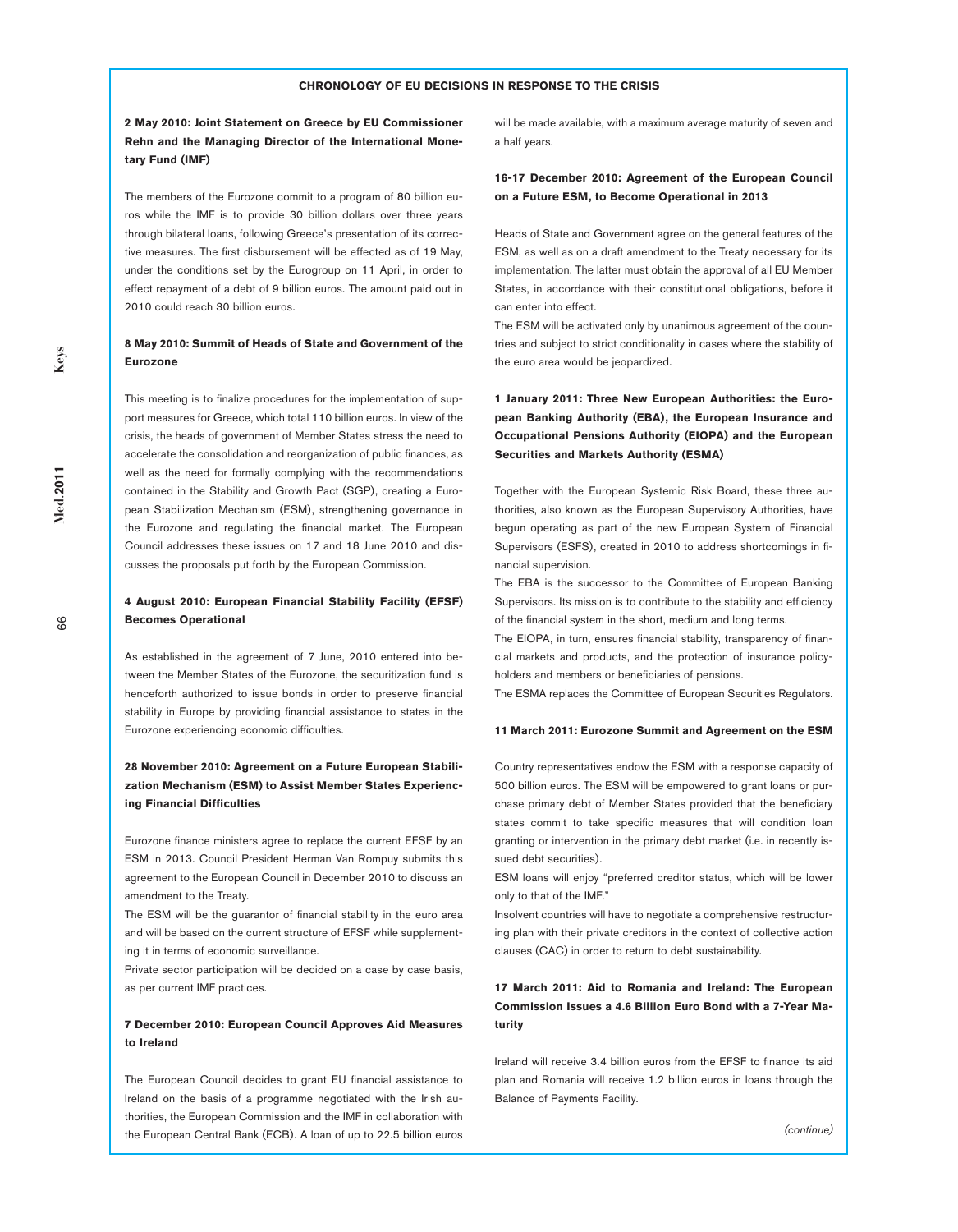**15 April 2011: Statement by the European Commission, the European Central Bank and the IMF on the Review Mission to Ireland**

Teams of experts visited Dublin from 5 to 15 April for a quarterly review of the government's economic programme. The programme's objectives are "to address financial sector weaknesses and to put Ireland's economy on the path of sustainable growth, sound public finances, and job creation," according to the press release. The team believes that the programme is on track but that resolute implementation of the measures will be essential for overcoming the difficulties.

**24 May 2011: The EU Issues a 4.75 Billion Euro Bond with a 10-Year Maturity to Assist Ireland and Portugal**

Ireland will receive 3 billion euros and Portugal 1.75 billion euros as of 31 May 2011 via loans from the EFSF.

#### **Sources**

http://ec.europa.eu/economy\_finance/focuson/crisis/index\_en.htm http://europa.eu/rapid/pressReleasesAction.do?reference =MEMO/11/248

In Ireland and Spain, surging revenue more than compensated for spending increases – they were two of only four euro zone countries to average a government surplus from 2000 to 2007. Other GI-IPS, however, showed clearer evidence of fiscal deterioration. In Greece, blatant mismanagement added to the troubles – despite strong growth, Greek deficits averaged 5% of GDP from 2000 to 2007. The financial crisis in 2008 brought an abrupt end to this post-euro growth model. As the periphery countries plunged into recession, tax revenues from overinflated housing sectors and other domestic activities collapsed, huge bank losses materialised in Ireland and governments discovered that their spending was unsustainable. At the same time, their loss of competitiveness and inability to resort to currency devaluation dimmed hopes of turning to foreign demand for recovery.

## **Three Scenarios**

At the outbreak of the Great Recession in the second half of 2008, the fiscal situation of the periphery looked solid, with debt levels in Ireland, Portugal, and Spain lower than in Germany. Even in profligate Greece, the true state of the fiscal situation would not be exposed until late 2009. Italy had the highest debt/GDP ratio in Europe, but had seen it decline post-euro. Since that time, European leaders have been scrambling to address the fiscal hole in Greece, as well as those that appeared in the other GIIPS as their economies deteriorated.

Confronted with political opposition – to bailouts in the core and austerity in the periphery – policy makers have nevertheless taken unprecedented steps on both fronts to hold the euro together. Although bailouts were previously assumed to run directly counter to provisions of the Maastricht Treaty, euro zone members agreed to provide direct rescue funds for Greece, Ireland and (soon) Portugal, drawing on a newly-created rescue mechanism, the European Financial Stability Facility (EFSF), established jointly with the IMF. Meanwhile, after much debate, the ECB voted to directly purchase government bonds in addition to injecting very large amounts of liquidity into the banking systems of the worst-affected periphery countries.

Spreads on the government bonds of the periphery have remained high, however, signalling that markets remain unconvinced and – despite large guarantees by the core – are focused on solvency rather than liquidity. As stated, embattled countries need to repair public finances and fix banks (especially in Ireland and Spain), while simultaneously restoring competitiveness so they can grow again  $-$  a catch-22, as the latter requires wage and price deflation that makes debt burdens harder to bear.

Going forward, one of three outcomes is foreseeable: a long slog in troubled countries created by austerity and deflation; debt restructuring, with the euro remaining intact; or fragmentation of the euro zone. Each scenario is bad, but the last one could spell catastrophe. Though the probability of a break-up of the euro is small, it can no longer be dismissed as fanciful. Moreover, examining it helps clarify other options.

## *Scenario 1: Muddle through*

If sovereign defaults or a break-up of the euro zone are to be prevented, the crisis cannot spread to Spain – the Spanish economy is nearly twice as large as those of Greece, Ireland, and Portugal comKeys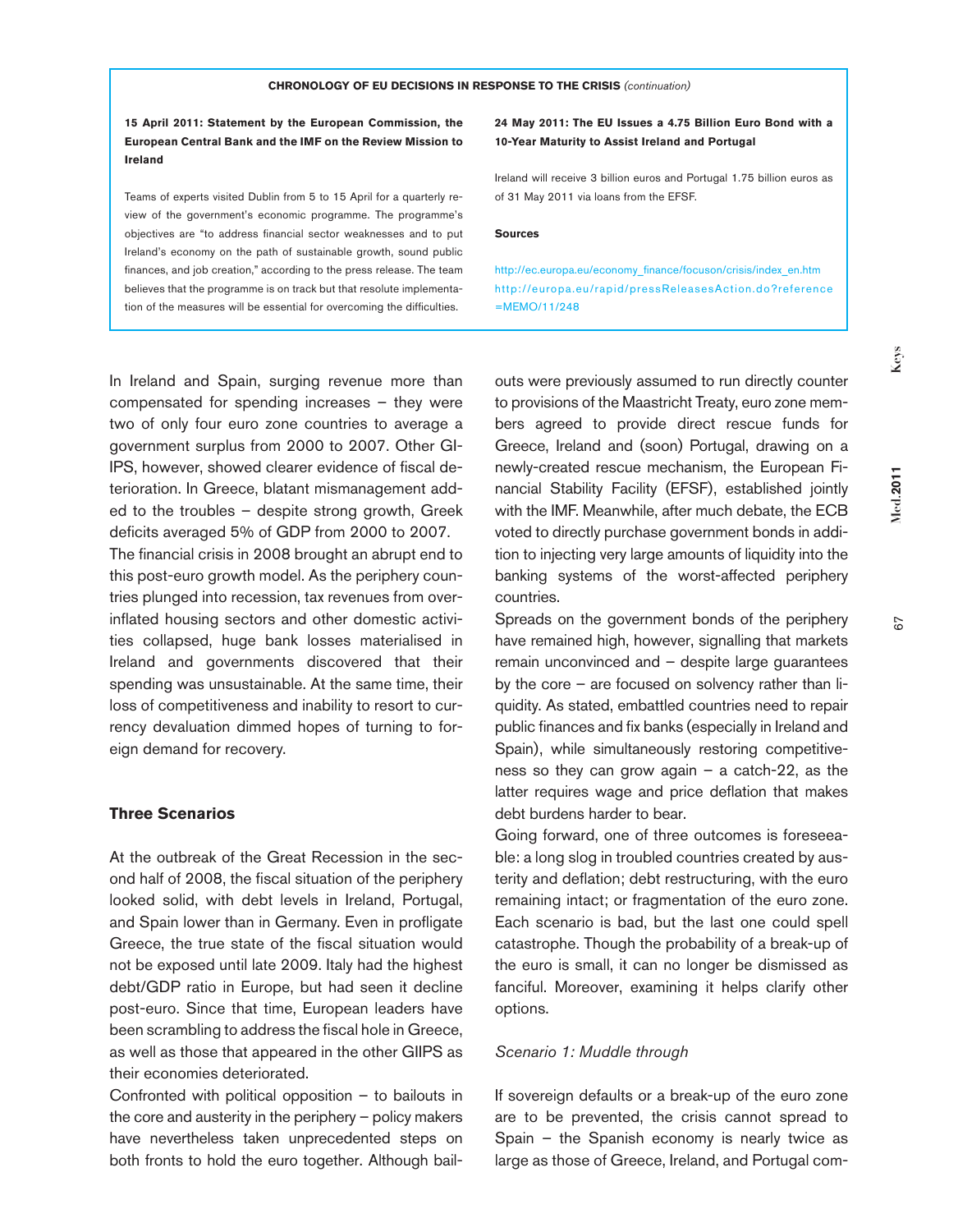bined. For this to be achieved, Spain and the rest of the periphery must convince markets that they are containing deficits and re-establishing the conditions for growth. As part of these changes, these countries must find ways to achieve a competitive realignment (or internal devaluation) vis-à-vis the rest of the world. By definition, this will require prices to moderate or fall and wages to fall relative to productivity. To the extent that structural reforms increase productivity, demand and employment will have to suffer less to achieve the same devaluation. In addition, the ECB and the European core must commit to more expansionary policy over a long period, contrary to the ECB's recent decision to raise interest rates. Euro zone countries (and the rest of the EU) will also need to commit to further augmenting the EFSF if needed. We will return in more detail to what is needed for 'muddling through' to work below.

## *Scenario 2: Debts Rescheduled, Euro Zone Remains*

Greece, where debt has already reached 142% of GDP and is rising rapidly, will almost inevitably have to restructure its debt at some point. The cases of Ireland and Portugal are less clear cut, though they too are projected to have debts in excess of 100% of GDP by 2014. If the crisis reaches Spain and the EFSF and ECB facilities are not greatly expanded, Spain's ability to pay down its debts could also be called into question. Should the crisis spread to Italy, rescue would be close to impossible and debt restructuring would become inevitable, implying another global financial event of 'black swan' proportions.

The sovereign debt restructuring could take a soft or hard form. The soft form could include an agreement to reschedule debt at much longer maturities, a lower interest rate, and even a lower principal. The EU no longer explicitly excludes such an approach, as European leaders agreed at their latest summit to incorporate collective action clauses for all euro zone government debt issued after 2013. (Collective action clauses allow a super-majority of bond holders to agree to a restructuring that applies to all creditors, even those who oppose it.) In principle at least, this could be done without major disruption: for example, private creditors could accept the change in terms in return for a full or partial guarantee from an expanded EFSF.

Under a hard restructuring, effectively an imposed default, creditors would take a large hit on principal, which could be in the range of 30-50% (following its default in 2001, Argentina imposed a 70% hit on its creditors). A hard restructuring would have farreaching implications for banks and private sector entities in the defaulting country, as well as broad effects throughout the EU and beyond. Contrary to the impression sometimes created by politicians, the cost of the default would not be small. For example, were Greece to default on half of the public and private debt it owes abroad, its creditors would lose about €200 billion, a multiple of the direct cost imposed on creditors during Argentina's default. If several periphery countries defaulted, a banking crisis would almost certainly erupt – France and Germany hold over €700 billion in debt from Ireland, Spain, Portugal, and Greece. Resolving such a crisis would require another large dose of government support for banks throughout Europe. The defaulting countries would fall back into very deep recession amid a collapse in confidence and capital flight.

## *Scenario 3: The Euro Zone Breaks Up*

No country would willingly choose to exit the euro zone. Any exiting periphery country would face capital flight, catastrophic recession, and widespread household, corporate, and banking defaults. Though not impossible, the legal, logistical and political challenges of introducing a new currency in these circumstances would be daunting – for example, how would one convince a creditor or pensioner that is owed euros to take devalued drachmas? The new currency would need to be devalued greatly vis-à-vis the euro, driving up import prices and possibly leading to higher inflation; the country's borrowing costs would also remain elevated well into the future.

Nevertheless, judging by numerous precedents (consider Argentina again, and more recently, Iceland) an immediate devaluation would help restore competitiveness, boost exports, and probably reignite growth within one to three years – an outcome debt restructuring alone cannot achieve. (Indeed, debt restructuring could erode competitiveness further by encouraging the private and public sector to resume spending, allow wages to rise again and so on.) Thus, if after prolonged austerity a country concluded that debt restructuring was its only viable option and deemed a large banking crisis probable anyway, it could come to see exiting

**Med.2011**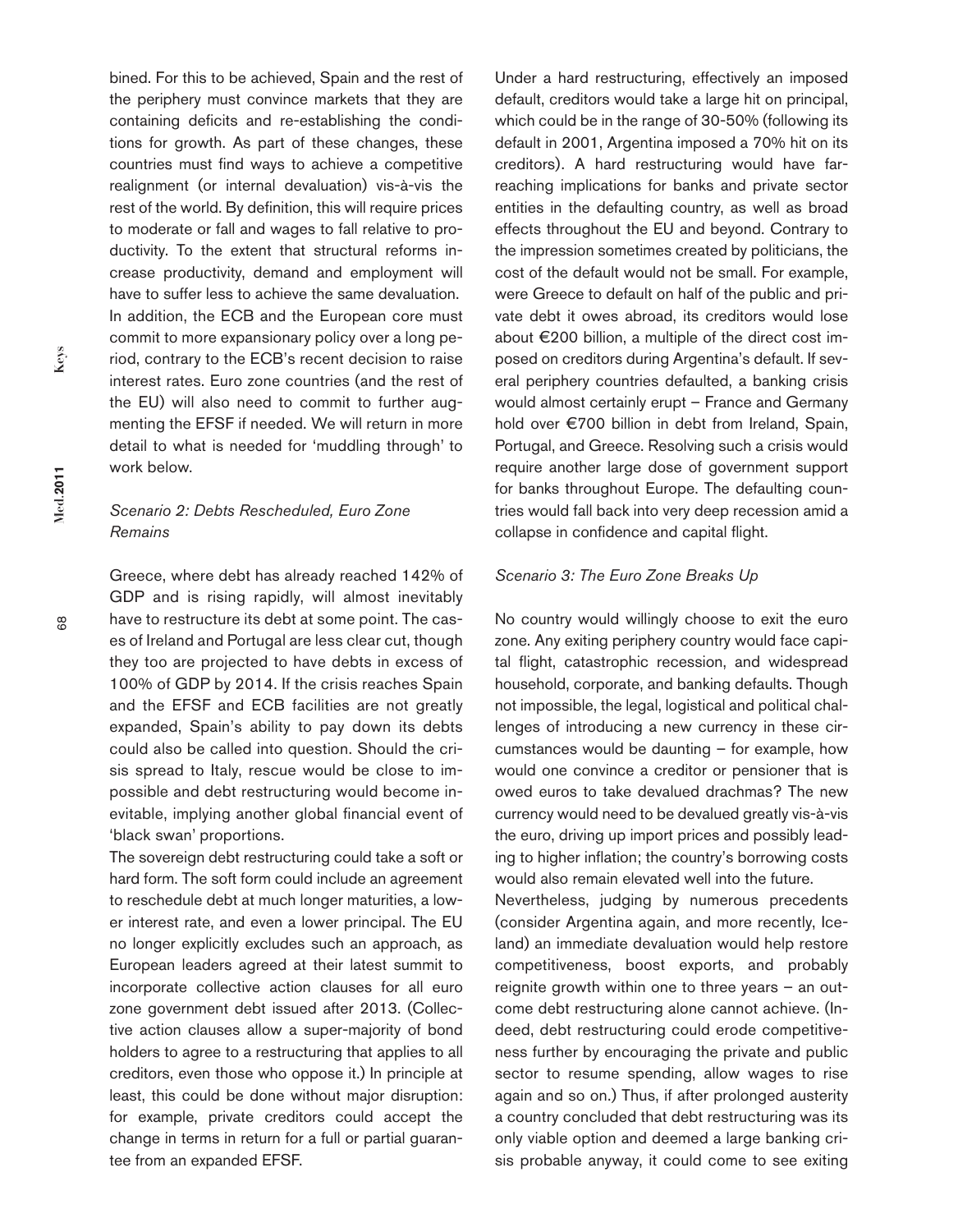

Source: European Commission. Note: An increase represents a loss of competitiveness.

the euro zone as its least bad option for recovering lost competitiveness and returning to growth.

If this were to occur, defaults in troubled countries would be more widespread than in scenario 2, triggering a deeper banking crisis in the remaining core countries that would require even greater government support. Simultaneously, the smaller remaining euro zone would see appreciation and competitiveness loss. Together, these forces would likely push the core back into recession, which would in turn limit the export performance of the periphery.

Given the disruption it implies, and the lengths euro zone partners would surely go to resist it, this scenario is unlikely.

A less painful but still traumatic version of the breakup would begin with a German exit. This scenario is even more unlikely, but again worth examining. If further bailouts required Germany to bankroll its larger neighbours as well and ECB liquidity injections were seen to threaten a sharp rise in inflation, German public opinion could force such an outcome. A return to the stronger deutschmark would reduce German competitiveness and hurt export performance. Banks could also suffer as the value of euro-denominated assets fell.

Euro depreciation and looser monetary policy would likely follow in the periphery, making the competitiveness adjustment easier and enhancing growth there. Sharp fiscal adjustments would still be needed, however, and debt rescheduling could still be necessary, especially since depreciation would make foreign-currency loans more expensive to repay. Without its German anchor, and the prospect of its financial support, the truncated euro zone would potentially experience an even greater loss of confidence. It is difficult to see how the European project could survive a voluntary German exit.

## **Is the 'Muddling through' Scenario Working?**

As the three scenarios illustrate, Europe has no good option. To muddle through and avoid even worse outcomes, policy makers need to stop the fiscal bleeding and to address the root causes of the disease – diverging competitiveness and structural misalignments. In principle, an extended period of austerity (in the form of fiscal consolidation, increased household savings and corporate and bank deleveraging) could lower prices and wages in the periphery, thereby re-establishing competitiveness – but is this occurring?

Certainly, there is no shortage of austerity. Since 2007, when economic activity in Europe peaked, domestic demand has fallen by an eye-popping 23% in Ireland, 11% in Greece and 8% in Spain. It has also declined modestly in Italy (4%) and Portugal (2%), while growing by 2% in Germany.

However, despite announced wage cuts across the periphery and the euro's decline (down about 3% in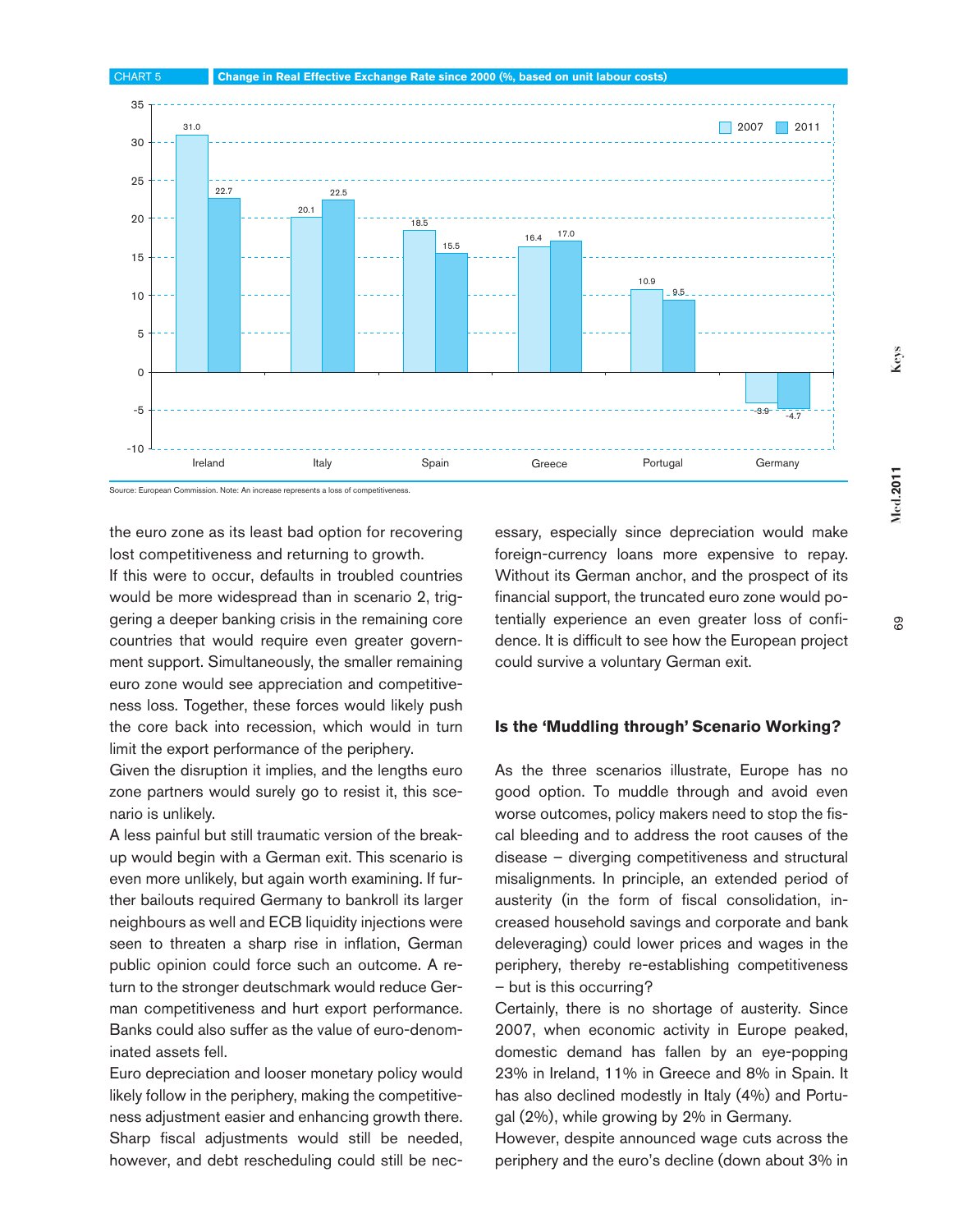effective terms since two years ago), Ireland is the only periphery country to see its competitiveness improve significantly. As shown chart 5, Spain and Portugal have regained competitiveness modestly, but only at about the same pace as Germany; Greece and Italy have continued to lose ground. Moreover, while world trade is booming again, consensus forecasts for 2011 expect the periphery countries' economies to be stagnant or shrink.

Thus, austerity alone appears able to redress the competitive and structural divergences at only a snail's pace. With the possible exception of Ireland, the periphery countries have no choice but to enact structural reforms to stimulate innovation and increase competition in product and labour markets. Without these changes, the divergences between the periphery and the core may persist, or even widen.<sup>2</sup>

So far, each country has taken modest steps toward such structural reforms, but they have been insufficient. Though not yet reflected in competitiveness indicators, Greece alone appears to be embarking on far-reaching structural reforms as part of its EU-IMF programme. This should not be too surprising: reforms such as liberalising the markets for professional services attack powerful interest groups directly and nearly always require the application of an external force. (It remains to be seen how financial rescues will affect the will to act in Ireland and Portugal, as the governments that requested support were or are soon likely to be voted out of power.)

Rather than push more forcefully for structural reforms, however, policy makers in Brussels and in the capitals remain overly focused on austerity measures, fiscal consolidation and how to finance the adjustment. In fact, the array of proposals brought forward to ease the financial burden on the periphery is truly impressive; they range from debt restructuring, to allowing the EFSF to buy government bonds directly, reducing IMF-EU loan interest rates and extending their maturity, and issuing euro-bonds to fund much of the euro zone countries' financing requirements.

While each of these proposals has merit, each could also ease the pressure on politicians to act. More crucially, they fail to address the root causes of the crisis.

## **What Should Be Done Differently?**

First, leaders in the euro zone must recognise that they are dealing with at least a five-year problem, and plan their response accordingly. Improving competitiveness, export performance, and the composition of growth will prove to be more important than meeting short-term fiscal targets. Efforts to strengthen economic governance and macroeconomic cooperation have yielded only modest progress so far. The 'Euro Plus Pact' – a series of rules designed to improve competitiveness and policy coordination among euro zone members that emerged from the March 2011 EU summit – reinforced the principle of peer review of fiscal and structural reforms established in previous agreements, but offered no new enforcement mechanisms.

Second, the core countries must recognise that allowing or promoting domestic demand to grow faster and wages to rise will both help them and also facilitate the adjustment in the periphery. Surplus countries as well as deficit countries have to contribute to the adjustment. If, through market processes or policy choices, demand growth accelerates in the core – which accounts for a large share of periphery exports – the likelihood that the crisis will be contained increases. Though the objective of the periphery must be to improve competitiveness vis-à-vis all its trading partners, the speed at which wages and demand rise in the core is important since they set the benchmark for price rises throughout the euro zone, and also determine the value of the euro. The recent ECB interest rate hike, though perhaps appropriate for Germany in isolation, will slow the recovery in the periphery and make the competitiveness adjustment more challenging. Rescuing the euro while keeping European inflation slightly below 2% would be just perfect, but the former, not the latter is the main objective. Third, policy makers must resolve several issues surrounding existing financing mechanisms. At the March summit, leaders were unable to finalise an agreement to enlarge the EFSF; while the lending capacity of its replacement, the European Stability Mechanism, will be expanded to €500 billion, it will not reach its full capacity until 2018. Clarity on the financing mechanisms will help calm bond markets and reduce the chance of Spain coming under

<sup>2</sup> "The impact of the global crisis on competitiveness and current account divergences in the euro area," Quarterly Report on the Euro Area, Eu*ropean Commission Directorate-General for Economic and Financial Affairs*. Vol 9, No 10, 2010.